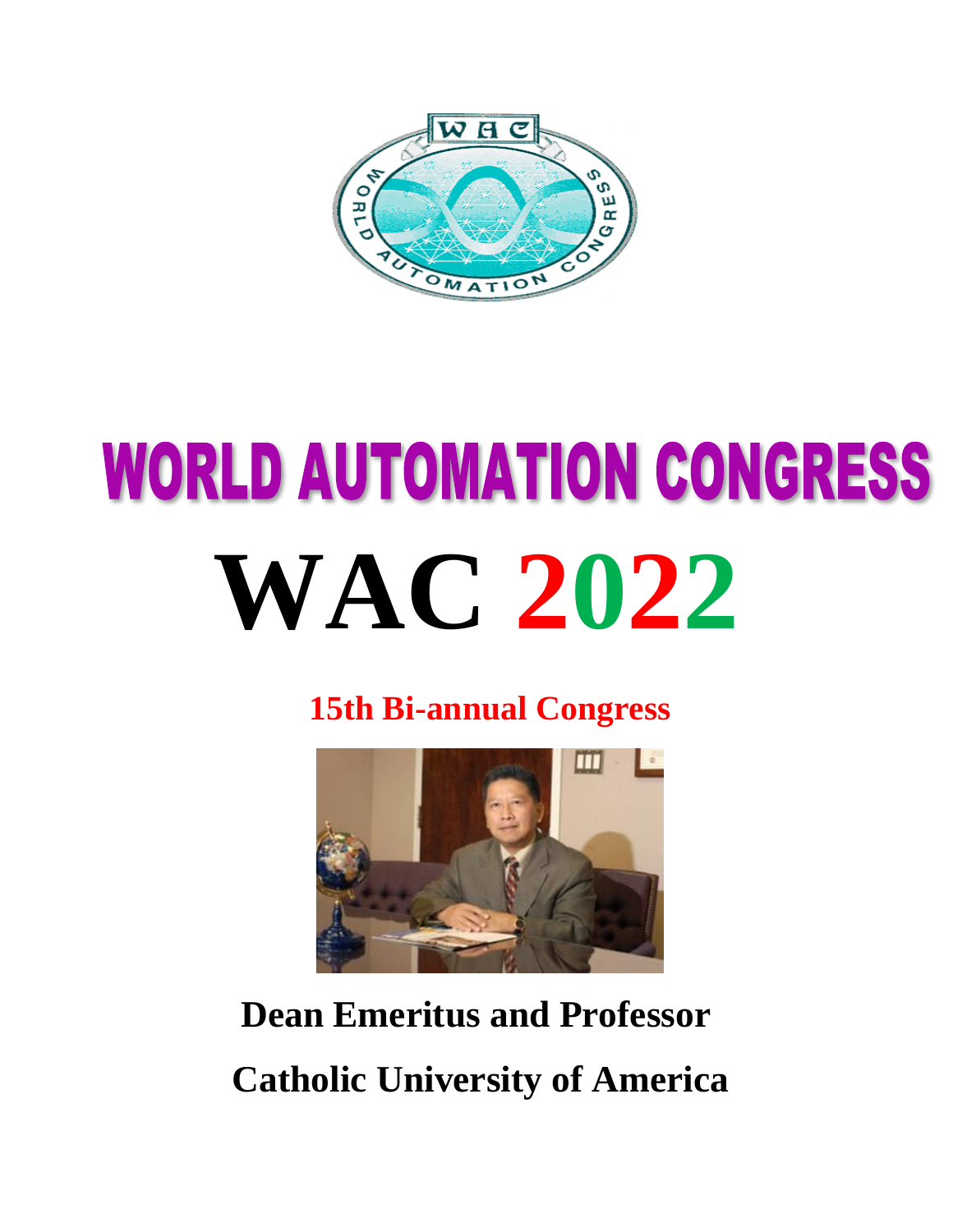## **Washington, DC**

## **Honoree Virtual Keynote No. xxx**

**No. xxxx**

**Time: xx-xx Date Chair: TBN,** 

## *"From NASA Robot to Head of College "*

**ABSTRACT**: As a brand-new doctoral graduate looking for a teaching and research position at a university in the 80s, like many of you, I intended to join a major American university to solely focus on teaching and research and intentionally leave the "dirty" job of administration to the unwises. So I often said that I never wanted to be an administrator at a university. Never say "never"! In this speech I will share with you how I managed to expand my knowledge in linear time-varying multivariable control systems, which you could guess stemmed from my doctoral dissertation to obtain my first grant as a small purchase from NASA to investigate closed-kinematic chain mechanism (CKCM) for potential development of robot manipulators for space applications. This initial grant enabled me to ultimately receive a multi-million dollar grant from NASA to develop one of the first CKCM robot end-effectors for high-precision assembly and maintenance of the International Space Station (ISS). Along the way, we solved a number of issues of CKCM manipulators including dynamics, kinematics and intelligent control of these robots. I will also share how I as a very passionately administration-resisting person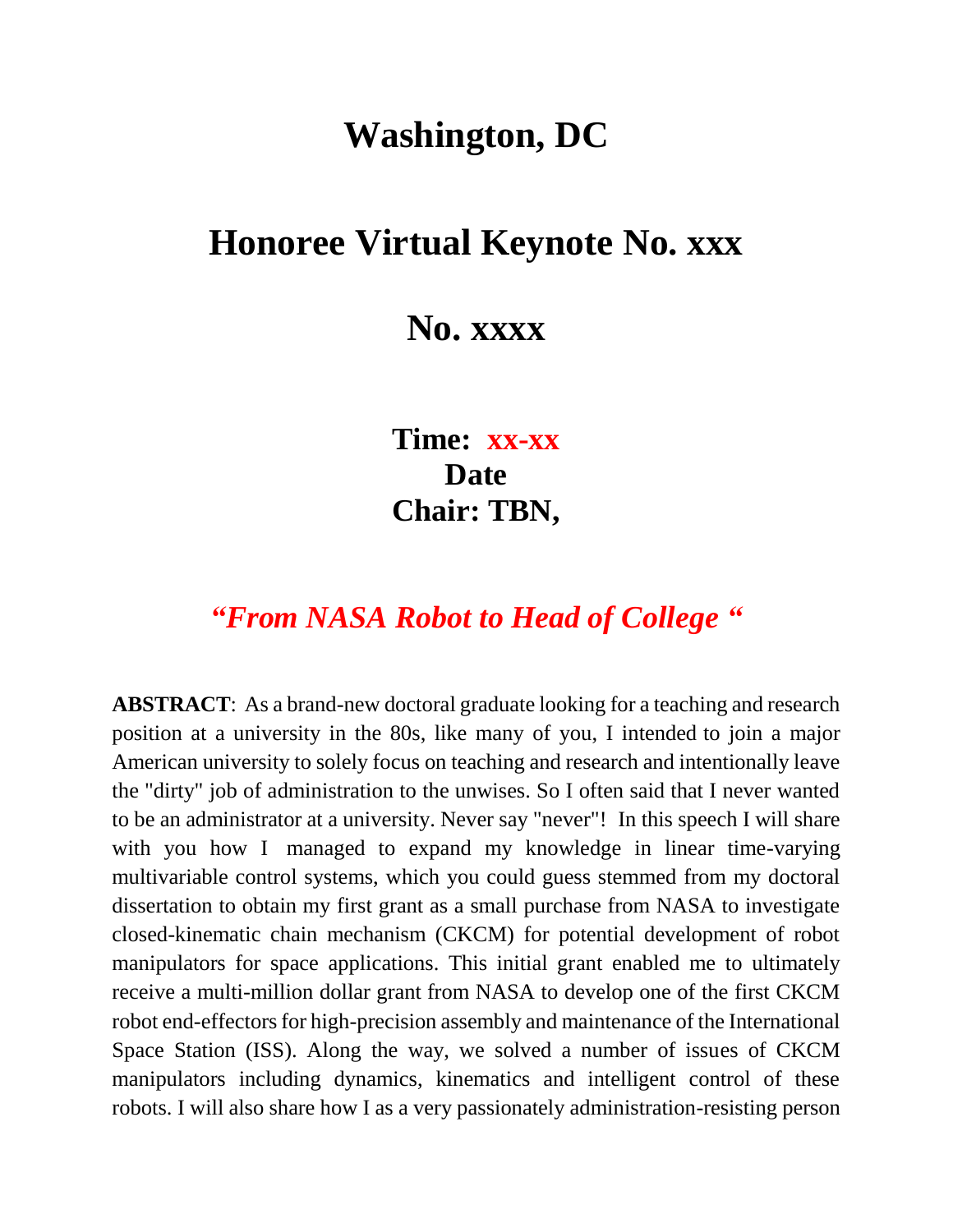became a department chair and then a four-term dean of an engineering college totalling 20 years of administration. Key characteristics for a successful academic leader will be presented. Along with the discussion of the dos and don'ts of an administrative job, the stark difference between a manager and a leader will be reviewed. The notion of avoidable and unavoidable enemies in administration will be discussed. Finally I will demonstrate the usefulness of fuzzy logic in successful administration.

**Bio: Charles Cuong Nguyen** is a researcher, educator, administrator, and presidential appointee. He is currently Professor and Dean Emeritus at the Catholic University of America (CUA). He is the second Dean Emeritus at CUA due to his contributions to the university. He served as Dean for 4 consecutive terms totaling 16 years. Elected Dean in 2001, he has been the first Vietnamese American Dean of a college at a major university in the U.S. He has also been the first Asian American dean at Catholic University in the history of the university. He was Chairman of the Department of Electrical Engineering and Computer Science at CUA from September 1997-June 2001. He earned the Diplom Ingenieur in Electrical Engineering at Konstanz University, West Germany where he was also named "Best Graduate of the Class of 1978," in 1978. Later he received his Master of Science in 1980 and Doctor of Science in 1982 both with honor at the George Washington University. He was valedictorian of his class when he graduated from his high school, Institut de la Providence (Thien Huu), Hue, Vietnam in 1971. Professor Nguyen has published over 100 technical and scientific papers in the area of control and robotics, co-edited three books and guest-edited 10 special issues in major journals. He also presented numerous research papers, organized, and chaired numerous technical sessions at many international conferences. He is a fellow of American Association for the Advancement of Science (AAAS) and senior member of the IEEE. He was a member of the Board of Directors, Asian Division of the U.S. Library of Congress and member of the Board of Directors, Library and Education Assistance for Vietnam (LEAF-VN) and a member of the Advisory Board of the Vietnamese Culture and Science Association (VCSA).

He received the Asian Heritage Award from The Asian Heritage Society in November 2014 and the *Academic Vice President Research Excellence Award* in February 1989 from the Catholic University of America. He was a recipient of the *Distinguished Alumni Scholar Award* from the George Washington University in 2002. Among many other awards, he received the *Lifetime Achievement Award* from World Automation Congress (WAC) for contribution to robotics and intelligent automation in June 2004 and the *Community Service Award* from Asia Entertainment for Achievements in Education in August 2004. He received the 2006 Excellence in Community Service Award from the Vietnamese American Medical Research Foundation (VAMRF) in February 2007, the *Leadership Award* from the